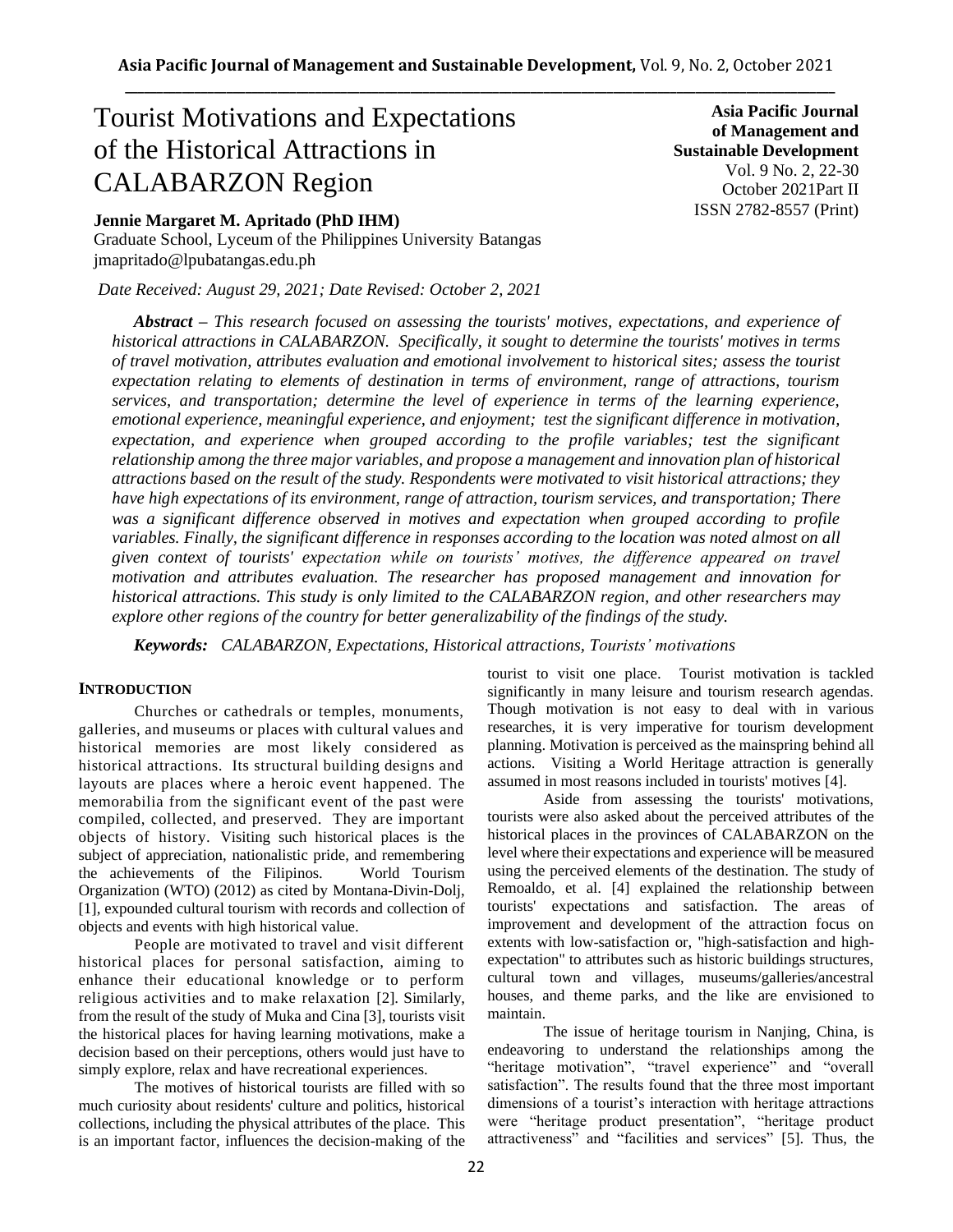dimensions of attributes significantly contribute to the tourist's experience satisfaction; "heritage product attractiveness" is being the most substantial.

Many analogous studies are describing the relationship of tourists' motives, expectations, and experience towards visiting historical attractions. Oguz [6] showed similar results from his study measuring the heritage tourist motivations in Turkey. Tourists are highly captivated by the historical attractions in Turkey. It is also parallel to the results of the study conducted by Poria, et al. using three key areas or variables emerged: "heritage/emotional", "recreational", and "cultural/educational". The historical or heritage tourists are emotionally involved with the culture and heritage of the attractions.

Meanwhile, Wang and Leou [7] also conducted their research about tourist motivations aiming to gain a greater understanding of cultural and heritage tourism in Macao. One important factor based on the result of his study is the "perceived value". Furthermore, they recognized another three dimensions: the "scenic value", "knowledge value" and "social value". The tourists highly appreciate the historical value deep-seated in the events and artifacts.

Moreover, similar research was conducted investigating and analyzing the relationship among these "attributes and tourists' experience" and "understand the tourist motives in terms of their demographic or travel behavior characteristics". Several studies are investigating the tourist satisfaction and destination image revealed by Bui and Le [8]., the international visitors have higher "service image expectations" and "standards" compared to domestic visitors. Moreover, the common factor to determine the level of satisfaction is the destination image of the heritage sites.

The tourists' expectations and experience preferences determined the contents and activities in the destination. As much as possible, these activities must encourage maximum participation of the tourists [9].

The context of innovation is to introduce new things and develop a process to become competitive in the marketplace. Historical attractions accustomed to the innovative initiative are an indication of interest to move fast and adopt changes to the existing organization and business venue at large. In other words, innovation of the attraction is all about exceeding tourists' expectations and go beyond the current limitations.

Today, in the international venue the innovative management of historical attractions is observed to be more active in participating in new ventures or projects. Having a partnership with the tourism industry stakeholders is a good idea of emerging in different sectors, getting involved in a larger scope, and making a significant relationship to most multifaceted of the business world. The additional features created in the museums, shrines, ancestral houses, and other heritage attractions must be relevant to their potential capacity so that the current audiences will certainly act of innovation.

The researcher as a tourism educator is motivated to conduct a pragmatic study on factors that influence the

decision-making of the tourists visiting historical attractions. Thus, this study will emphasize the identification of tourists' demographic profiles and characteristics to understand personal preferences and motives. It is hoped that such an investigation contributes to the theoretical understanding of heritage tourism of the entire region of CALABARZON. In addition, this also investigated the attributes of historical attractions, which may satisfy tourists' perception and experience, as it will benefit the planners and marketers of historical attractions in formulating, creating, and generating strategies to maintain or enhance or sustain the competitiveness of the tourist destinations.

## **OBJECTIVES OF THE STUDY**

This research focused on assessing the tourists' motives, expectations, and experience of historical attractions in CALABARZON. Specifically, it aimed to determine the tourists' motives in terms of travel motivation, attributes evaluation and emotional involvement to historical sites; assess the tourist expectation relating to elements of destination in terms of environment, range of attractions, tourism services, and transportation; determine the level of experience in terms of the learning experience, emotional experience, meaningful experience, and enjoyment; test the significant difference in motivation, expectation, and experience when grouped according to the profile variables; test the significant relationship among the three major variables; and propose a management and innovation plan of historical attractions based on the result of the study.

### **MATERIALS AND METHODS Research Design**

The study used descriptive and based on quantitative analysis to investigate the relationship of tourists' expectations and experiences to historical sites in CALABARZON and the underpinning attributes of the attractions that satisfy the tourists. The empirical study determined the relationship of the perceived elements to tourists' expectations and experience.

## **Participants of the Research**

The respondents were the tourists who visited the identified historical sites in CALABARZON. The total number of respondents, 344, came from numerous cultural properties of the region. Sites were categorized as National Cultural Treasures, National Shrine or National Historic Landmarks, or National Historical Markers. These sites were identified based on the number of tourist arrivals from the data of DOT such as: Cavite (Aguinaldo Park, Casa Hacienda, Corregidor); Laguna (Museo ni Jose Rizal, Museo ng San Pablo, Underground Cemetery); Batangas (Leon & Galicano Apacible Museum, Mabini Shrine, Malvar Shrine, Marcella Agoncillo and Punta Verde Museum); Quezon (Claro M. Recto Shine and Malagundong Bridge) and Rizal (Angono Petroglyps and Angono Street Murals).

The samples of the study were based on the effective size of 0.25, a power probability of 0.95, and an alpha level of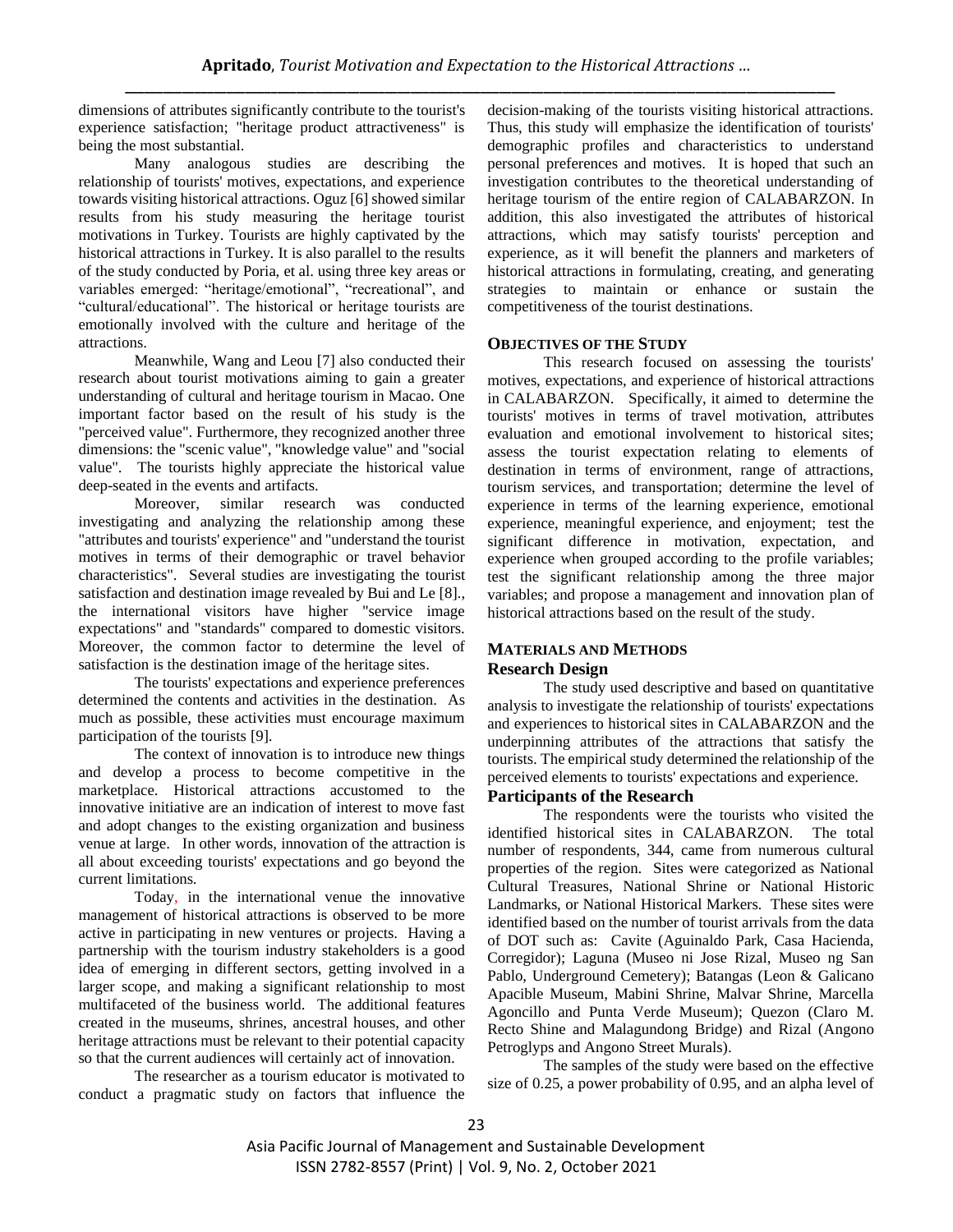0.05 using G\* power 3.1.9. During the conduct of research, research was selected at random and allocated proportionally.

#### **Table 1**

**Percentage Distribution of the Respondents' Profile**

| Age<br>297<br>86.3<br>18-26 years old<br>27-35 years old<br>33<br>9.6<br>36-44 years old<br>13<br>3.8<br>45 years old and above<br>.3<br>1<br>Gender<br>110<br>Male<br>32.0<br>Female<br>234<br>68.0<br><b>Employment Status</b><br>Employed<br>28.5<br>98<br>3.5<br>Unemployed<br>12<br>Student<br>234<br>68.0<br><b>Frequency of Visit</b><br>301<br>87.5<br>Once<br>33<br>Twice<br>9.6<br>5<br>1.5<br>Thrice<br>5<br>1.5<br>More than thrice<br><b>Type of Tourist</b><br>Local<br>334<br>97.1<br>Foreign<br>10<br>2.9<br><b>Travel Party</b><br>81<br>23.5<br>Family<br>Friends<br>74<br>21.5<br>54.9<br><b>Organized Group</b><br>189<br><b>Visited Site</b><br><b>Batangas</b><br>Leon & Galicano Apacible<br>14<br>13.2<br>Museum<br>Mabini Shrine<br>50<br>47.2<br>15.1<br>Malvar Shrine<br>16<br>20<br>18.9<br>Marcella Agoncillo<br>Punta Verde Museum<br>5.7<br>6<br>Cavite<br>Gen. Emilio Aguinaldo<br>100<br>69.4<br>Shrine<br>Casa Hacienda<br>20<br>13.9<br>$2\pi$<br>16.7<br>Corregidor<br>Laguna<br>Museo ni Rizal<br>44<br>68.8<br>12.5<br>8<br>Museo ng San Pablo<br><b>Underground Cemetery</b><br>12<br>18.8<br><b>Rizal</b><br>6<br>42.9<br>Angono Petroglyps<br>8<br><b>Angono Street Murals</b><br>57.1<br>Quezon<br>12<br>75.0<br>Claro M. Recto Shrine<br>4<br>25.0<br>Malagundong Bridge | <b>Profile Variables</b> | Frequency | Percentage (%) |
|---------------------------------------------------------------------------------------------------------------------------------------------------------------------------------------------------------------------------------------------------------------------------------------------------------------------------------------------------------------------------------------------------------------------------------------------------------------------------------------------------------------------------------------------------------------------------------------------------------------------------------------------------------------------------------------------------------------------------------------------------------------------------------------------------------------------------------------------------------------------------------------------------------------------------------------------------------------------------------------------------------------------------------------------------------------------------------------------------------------------------------------------------------------------------------------------------------------------------------------------------------------------------------------------------------------------|--------------------------|-----------|----------------|
|                                                                                                                                                                                                                                                                                                                                                                                                                                                                                                                                                                                                                                                                                                                                                                                                                                                                                                                                                                                                                                                                                                                                                                                                                                                                                                                     |                          |           |                |
|                                                                                                                                                                                                                                                                                                                                                                                                                                                                                                                                                                                                                                                                                                                                                                                                                                                                                                                                                                                                                                                                                                                                                                                                                                                                                                                     |                          |           |                |
|                                                                                                                                                                                                                                                                                                                                                                                                                                                                                                                                                                                                                                                                                                                                                                                                                                                                                                                                                                                                                                                                                                                                                                                                                                                                                                                     |                          |           |                |
|                                                                                                                                                                                                                                                                                                                                                                                                                                                                                                                                                                                                                                                                                                                                                                                                                                                                                                                                                                                                                                                                                                                                                                                                                                                                                                                     |                          |           |                |
|                                                                                                                                                                                                                                                                                                                                                                                                                                                                                                                                                                                                                                                                                                                                                                                                                                                                                                                                                                                                                                                                                                                                                                                                                                                                                                                     |                          |           |                |
|                                                                                                                                                                                                                                                                                                                                                                                                                                                                                                                                                                                                                                                                                                                                                                                                                                                                                                                                                                                                                                                                                                                                                                                                                                                                                                                     |                          |           |                |
|                                                                                                                                                                                                                                                                                                                                                                                                                                                                                                                                                                                                                                                                                                                                                                                                                                                                                                                                                                                                                                                                                                                                                                                                                                                                                                                     |                          |           |                |
|                                                                                                                                                                                                                                                                                                                                                                                                                                                                                                                                                                                                                                                                                                                                                                                                                                                                                                                                                                                                                                                                                                                                                                                                                                                                                                                     |                          |           |                |
|                                                                                                                                                                                                                                                                                                                                                                                                                                                                                                                                                                                                                                                                                                                                                                                                                                                                                                                                                                                                                                                                                                                                                                                                                                                                                                                     |                          |           |                |
|                                                                                                                                                                                                                                                                                                                                                                                                                                                                                                                                                                                                                                                                                                                                                                                                                                                                                                                                                                                                                                                                                                                                                                                                                                                                                                                     |                          |           |                |
|                                                                                                                                                                                                                                                                                                                                                                                                                                                                                                                                                                                                                                                                                                                                                                                                                                                                                                                                                                                                                                                                                                                                                                                                                                                                                                                     |                          |           |                |
|                                                                                                                                                                                                                                                                                                                                                                                                                                                                                                                                                                                                                                                                                                                                                                                                                                                                                                                                                                                                                                                                                                                                                                                                                                                                                                                     |                          |           |                |
|                                                                                                                                                                                                                                                                                                                                                                                                                                                                                                                                                                                                                                                                                                                                                                                                                                                                                                                                                                                                                                                                                                                                                                                                                                                                                                                     |                          |           |                |
|                                                                                                                                                                                                                                                                                                                                                                                                                                                                                                                                                                                                                                                                                                                                                                                                                                                                                                                                                                                                                                                                                                                                                                                                                                                                                                                     |                          |           |                |
|                                                                                                                                                                                                                                                                                                                                                                                                                                                                                                                                                                                                                                                                                                                                                                                                                                                                                                                                                                                                                                                                                                                                                                                                                                                                                                                     |                          |           |                |
|                                                                                                                                                                                                                                                                                                                                                                                                                                                                                                                                                                                                                                                                                                                                                                                                                                                                                                                                                                                                                                                                                                                                                                                                                                                                                                                     |                          |           |                |
|                                                                                                                                                                                                                                                                                                                                                                                                                                                                                                                                                                                                                                                                                                                                                                                                                                                                                                                                                                                                                                                                                                                                                                                                                                                                                                                     |                          |           |                |
|                                                                                                                                                                                                                                                                                                                                                                                                                                                                                                                                                                                                                                                                                                                                                                                                                                                                                                                                                                                                                                                                                                                                                                                                                                                                                                                     |                          |           |                |
|                                                                                                                                                                                                                                                                                                                                                                                                                                                                                                                                                                                                                                                                                                                                                                                                                                                                                                                                                                                                                                                                                                                                                                                                                                                                                                                     |                          |           |                |
|                                                                                                                                                                                                                                                                                                                                                                                                                                                                                                                                                                                                                                                                                                                                                                                                                                                                                                                                                                                                                                                                                                                                                                                                                                                                                                                     |                          |           |                |
|                                                                                                                                                                                                                                                                                                                                                                                                                                                                                                                                                                                                                                                                                                                                                                                                                                                                                                                                                                                                                                                                                                                                                                                                                                                                                                                     |                          |           |                |
|                                                                                                                                                                                                                                                                                                                                                                                                                                                                                                                                                                                                                                                                                                                                                                                                                                                                                                                                                                                                                                                                                                                                                                                                                                                                                                                     |                          |           |                |
|                                                                                                                                                                                                                                                                                                                                                                                                                                                                                                                                                                                                                                                                                                                                                                                                                                                                                                                                                                                                                                                                                                                                                                                                                                                                                                                     |                          |           |                |
|                                                                                                                                                                                                                                                                                                                                                                                                                                                                                                                                                                                                                                                                                                                                                                                                                                                                                                                                                                                                                                                                                                                                                                                                                                                                                                                     |                          |           |                |
|                                                                                                                                                                                                                                                                                                                                                                                                                                                                                                                                                                                                                                                                                                                                                                                                                                                                                                                                                                                                                                                                                                                                                                                                                                                                                                                     |                          |           |                |
|                                                                                                                                                                                                                                                                                                                                                                                                                                                                                                                                                                                                                                                                                                                                                                                                                                                                                                                                                                                                                                                                                                                                                                                                                                                                                                                     |                          |           |                |
|                                                                                                                                                                                                                                                                                                                                                                                                                                                                                                                                                                                                                                                                                                                                                                                                                                                                                                                                                                                                                                                                                                                                                                                                                                                                                                                     |                          |           |                |
|                                                                                                                                                                                                                                                                                                                                                                                                                                                                                                                                                                                                                                                                                                                                                                                                                                                                                                                                                                                                                                                                                                                                                                                                                                                                                                                     |                          |           |                |
|                                                                                                                                                                                                                                                                                                                                                                                                                                                                                                                                                                                                                                                                                                                                                                                                                                                                                                                                                                                                                                                                                                                                                                                                                                                                                                                     |                          |           |                |
|                                                                                                                                                                                                                                                                                                                                                                                                                                                                                                                                                                                                                                                                                                                                                                                                                                                                                                                                                                                                                                                                                                                                                                                                                                                                                                                     |                          |           |                |
|                                                                                                                                                                                                                                                                                                                                                                                                                                                                                                                                                                                                                                                                                                                                                                                                                                                                                                                                                                                                                                                                                                                                                                                                                                                                                                                     |                          |           |                |
|                                                                                                                                                                                                                                                                                                                                                                                                                                                                                                                                                                                                                                                                                                                                                                                                                                                                                                                                                                                                                                                                                                                                                                                                                                                                                                                     |                          |           |                |
|                                                                                                                                                                                                                                                                                                                                                                                                                                                                                                                                                                                                                                                                                                                                                                                                                                                                                                                                                                                                                                                                                                                                                                                                                                                                                                                     |                          |           |                |
|                                                                                                                                                                                                                                                                                                                                                                                                                                                                                                                                                                                                                                                                                                                                                                                                                                                                                                                                                                                                                                                                                                                                                                                                                                                                                                                     |                          |           |                |
|                                                                                                                                                                                                                                                                                                                                                                                                                                                                                                                                                                                                                                                                                                                                                                                                                                                                                                                                                                                                                                                                                                                                                                                                                                                                                                                     |                          |           |                |
|                                                                                                                                                                                                                                                                                                                                                                                                                                                                                                                                                                                                                                                                                                                                                                                                                                                                                                                                                                                                                                                                                                                                                                                                                                                                                                                     |                          |           |                |
|                                                                                                                                                                                                                                                                                                                                                                                                                                                                                                                                                                                                                                                                                                                                                                                                                                                                                                                                                                                                                                                                                                                                                                                                                                                                                                                     |                          |           |                |
|                                                                                                                                                                                                                                                                                                                                                                                                                                                                                                                                                                                                                                                                                                                                                                                                                                                                                                                                                                                                                                                                                                                                                                                                                                                                                                                     |                          |           |                |
|                                                                                                                                                                                                                                                                                                                                                                                                                                                                                                                                                                                                                                                                                                                                                                                                                                                                                                                                                                                                                                                                                                                                                                                                                                                                                                                     |                          |           |                |
|                                                                                                                                                                                                                                                                                                                                                                                                                                                                                                                                                                                                                                                                                                                                                                                                                                                                                                                                                                                                                                                                                                                                                                                                                                                                                                                     |                          |           |                |
|                                                                                                                                                                                                                                                                                                                                                                                                                                                                                                                                                                                                                                                                                                                                                                                                                                                                                                                                                                                                                                                                                                                                                                                                                                                                                                                     |                          |           |                |
|                                                                                                                                                                                                                                                                                                                                                                                                                                                                                                                                                                                                                                                                                                                                                                                                                                                                                                                                                                                                                                                                                                                                                                                                                                                                                                                     |                          |           |                |
|                                                                                                                                                                                                                                                                                                                                                                                                                                                                                                                                                                                                                                                                                                                                                                                                                                                                                                                                                                                                                                                                                                                                                                                                                                                                                                                     |                          |           |                |
|                                                                                                                                                                                                                                                                                                                                                                                                                                                                                                                                                                                                                                                                                                                                                                                                                                                                                                                                                                                                                                                                                                                                                                                                                                                                                                                     |                          |           |                |
|                                                                                                                                                                                                                                                                                                                                                                                                                                                                                                                                                                                                                                                                                                                                                                                                                                                                                                                                                                                                                                                                                                                                                                                                                                                                                                                     |                          |           |                |
|                                                                                                                                                                                                                                                                                                                                                                                                                                                                                                                                                                                                                                                                                                                                                                                                                                                                                                                                                                                                                                                                                                                                                                                                                                                                                                                     |                          |           |                |
|                                                                                                                                                                                                                                                                                                                                                                                                                                                                                                                                                                                                                                                                                                                                                                                                                                                                                                                                                                                                                                                                                                                                                                                                                                                                                                                     |                          |           |                |

## **Data Gathering Instrument**

The survey was distributed to different historical sites in CALABARZON Region. In the first part of the questionnaire, the tourists were asked for their demographic profile such as age, sex, and employment status, frequencies of visit, type of tourist, travel party, and historical sites visited. Secondly, the tourists' motives in visiting the historical sites which relate to travel motivation, attributes evaluation, and emotional involvement; were assessed; thirdly, the tourist' expectation in terms of environment, range of attractions, tourism services and transportation and lastly, demined the level of experience in historical sites about the learning experience, emotional experience, meaningful experience, and enjoyment. The second part of this instrument is adapted from the study of Yao [5] in Assessing Tourist Experience with a Heritage Destination. The 34 questions went through the reliability test with Cronbach's alpha value of .835. Meanwhile, the third part was adopted from Examining International Tourists' Satisfaction with Hanoi Tourism [10] With the large number of tourists visiting these attractions; there were 258 responses collected by the researcher.

The last part of the questionnaire was based on the Museum Experience Scale (MES) from the study of Othman, et al [11], "An Empirical Study of Visitors' Experience at Kuching Orchid Garden with Mobile Guide Application". The questionnaire was developed by Othman, with the Cronbach alpha for both instruments MES and Multimedia Guide Scale (MMGS) was 0.94 used as considered highly reliable.

#### **Data Gathering Procedure and Analysis**

The researcher administered the questionnaires onsite of where the identified historical sites in CALABARZON. The respondents were given ample time to answer the questionnaire. The researcher retrieved the questionnaire immediately after completion.

After validating the questionnaires, gathered data were encoded, computed, and analyzed using theStatistical Package for Social Sciences (SPSS). The statistical analyses such as Frequency, Percentage, Ranking, and Weighted Mean were used according to the respective objectives of the study. Analysis of Variance (ANOVA) analyzed the significant difference among motivation, expectation, and experience when grouped according to the profile variables and the significant relationship among the three given major variables.

The tested variables on "tourist travel motivation", "evaluation of destination attribute performance", "tourist involvement with the destination", and "overall satisfaction", along with the "basic travel activities" that tourists participated in and the demographic information of the tourists.

#### **Ethical Considerations**

The research data were kept confidential for educational purposes only. The researcher got full consent from the respondents before administering the research instrument. All types of communication were done with full honesty and transparency. Moreover, participants were freely given decisions about whether or not to participate, without any pressure or coercion afflicted upon them.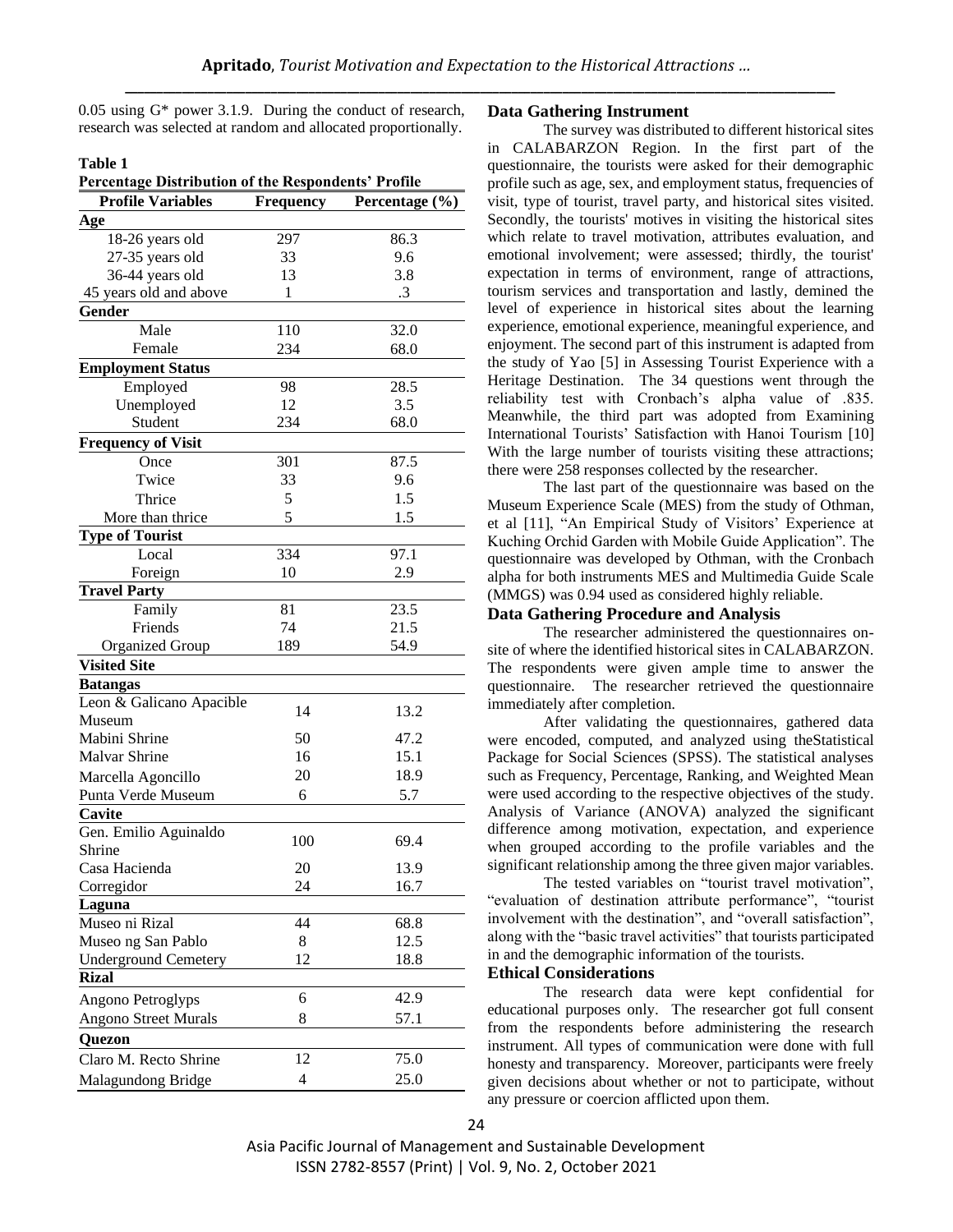## **RESULTS AND DISCUSSION**

| <b>FUSTOFICAL ATTENCHIOLIS</b> |                       |     |      |
|--------------------------------|-----------------------|-----|------|
| <b>Tourists' Motives</b>       | <b>Composite Mean</b> | VI. | Rank |
| <b>Travel Motivation</b>       | 3.66                  | SА  |      |
| <b>Attributes Evaluation</b>   | 3.70                  | SА  |      |
| <b>Emotional Involvement</b>   | 3.56                  | SА  |      |
|                                |                       |     |      |

#### **Table 2. Summary Table of Tourists' Motives in Visiting the Historical Attractions**

*Legend: 3.50 – 4.00 = Strongly Agree (SA); 2.50 – 3.49 = Agree (A); 1.50 – 2.49 = Disagree (D); 1.00 – 1.49 = Strongly Disagree (SD)*

Table 2 presents the tourists' motives in visiting the historical sites as to travel motivation with a composite mean of 3.66 verbally interpreted as strongly agree.

 The respondents strongly agreed that they wanted to enrich their knowledge and experience with the current situation of the attraction (3.84), followed by that they wanted to learn the historical background of the attraction (3.82) and they strongly agreed that they wanted to escape from stress in their daily life (3.76).

The respondents showed interest and intention to gather new information and have experiences in the historical environment. The respondents who visited the museums found confirmation of knowledge from what they have read in the books or heard and watched from some documentary films. They got a chance to see the actual place or ancestral house of where the exact event happened. Like for instance, the old houses of Dr. Jose Rizal, Mabini, Galicano Apacible, Agoncillo and Aguinaldo turned as museums.

Many respondents admire attractions when they observed that the place is highly preserved, conserved, and sustained through each day by the destination management. With the new kind of life, they find themselves immersed in the past of many historical heroes of Filipinos, old or vintage structures, and creative arts as well. Assessing the attributes of the identified historical sites strongly motivates the tourists to explore and understand the exhibited historical evidence.

For museums, ancestral houses, galleries relating to how artifacts are presented and restored their antiquity were appreciated by the tourists. Meanwhile, historical ruins and nature-based historical sites stimulate curiosity among the tourists as the actual environment adds exciting tasks/activities and adventures. The scope of attractions and activities are varied and distinctive to each other. Thus, they offer the tourists diverse feelings and experiences to visited places. The tourists would have unlimited stories to tell in every place where they stayed [9].

The emotional involvement variable got the lowest mean, still strongly agreed by the respondents. They are emotionally motivated to come and visit historical destinations. It only means that the tourists got the chance to relate and enjoy as they are emotionally absorbed as how they interpreted their experiences from the historical attractions. The historical evidence captures the attention and interest of many visitors. The moment that the respondents can understand the historical value of the places and events, they got to appreciate the art of the past and how the destination management at present time protects and maintains the historical materials.

Emotions are a very important feature of travelers as more often, the factors to conclude their experiences. Tourists' decisions are greatly affected as it turns out to customer loyalty or retention or turnover. Tourists' emotion is a lot of experiences and given such big important consideration for tourism planning [12].

| Table 3. Summary Table of Tourists' Expectation to |  |
|----------------------------------------------------|--|
| <b>Historical Attractions</b>                      |  |

| <b>Tourists' Expectation</b>                                      | <b>Composite Mean</b>         |           | VI Rank |
|-------------------------------------------------------------------|-------------------------------|-----------|---------|
| Environment                                                       | 3.68                          | HE.       |         |
| Range of Attractions                                              | 3.78                          | <b>HE</b> |         |
| <b>Tourism Services</b>                                           | 3.71                          | <b>HE</b> |         |
| Transportation                                                    | 3.54                          | HF.       |         |
| $A_0 = H_{\alpha b}$ , $F_{\alpha b} = H_{\alpha b}$<br>1000d.250 | $2.40 - E_{\rm unacital}/E$ . |           |         |

*Legend: 3.50 – 4.00 = Highly Expected (HE); 2.50 – 3.49 = Expected (E); 1.50 – 2.49 = Less Expected (LE); 1.00 – 1.49 = Not Expected (NE)*

Table 3 presents the summary table of tourist's expectations to historical sites of which the following variables; "range of attractions" obtained its composite mean of (3.78); "tourist services" (3.71); "environment" (3.68) and "transportation" with (3.54). All of them have a verbal interpretation highly expected.

The tourists in CALABARZON have high expectations of the range of attractions. The respondents are expecting that they could find uniqueness in every detail of the representation of historical facts, to its antiquity and restoration of the artifacts. The respondents from Corregidor Island in Cavite have high expectations that their curiosity about the place will certainly be satisfied. The respondents wanted to see and explore many things on the island since this place-based on history sheltered many Filipinos and Japanese shoulders as prisoners of war.

 Meanwhile, in Angono Petroglyphs, the respondents expect to see nature-based attractions since the historical facts were contained and found attached to the natural environment. They knew that the early settlers used the place for their daily way of life. As the petroglyphs in the rock walls are representations of their rituals and beliefs. [13]

The historical sites encompass historical landmarks, natural heritage with important artifacts and also includes, the ancestral house turned museums, galleries, and art museum shared great works of famous art personalities. The heritage sites are associated with historical symbolism and aesthetics, with ethnological or anthropological, scientific, and social significance [14].

Based on the results, among the variables, transportation got the lowest mean; however, tourists have a higher expectation that is going to and from the historical site they have better transportation system and management. They expect that this transportation can render satisfying services throughout the journey of the tour including the infrastructures such as roads, roads signs, modes of transportations and its availability are impressive.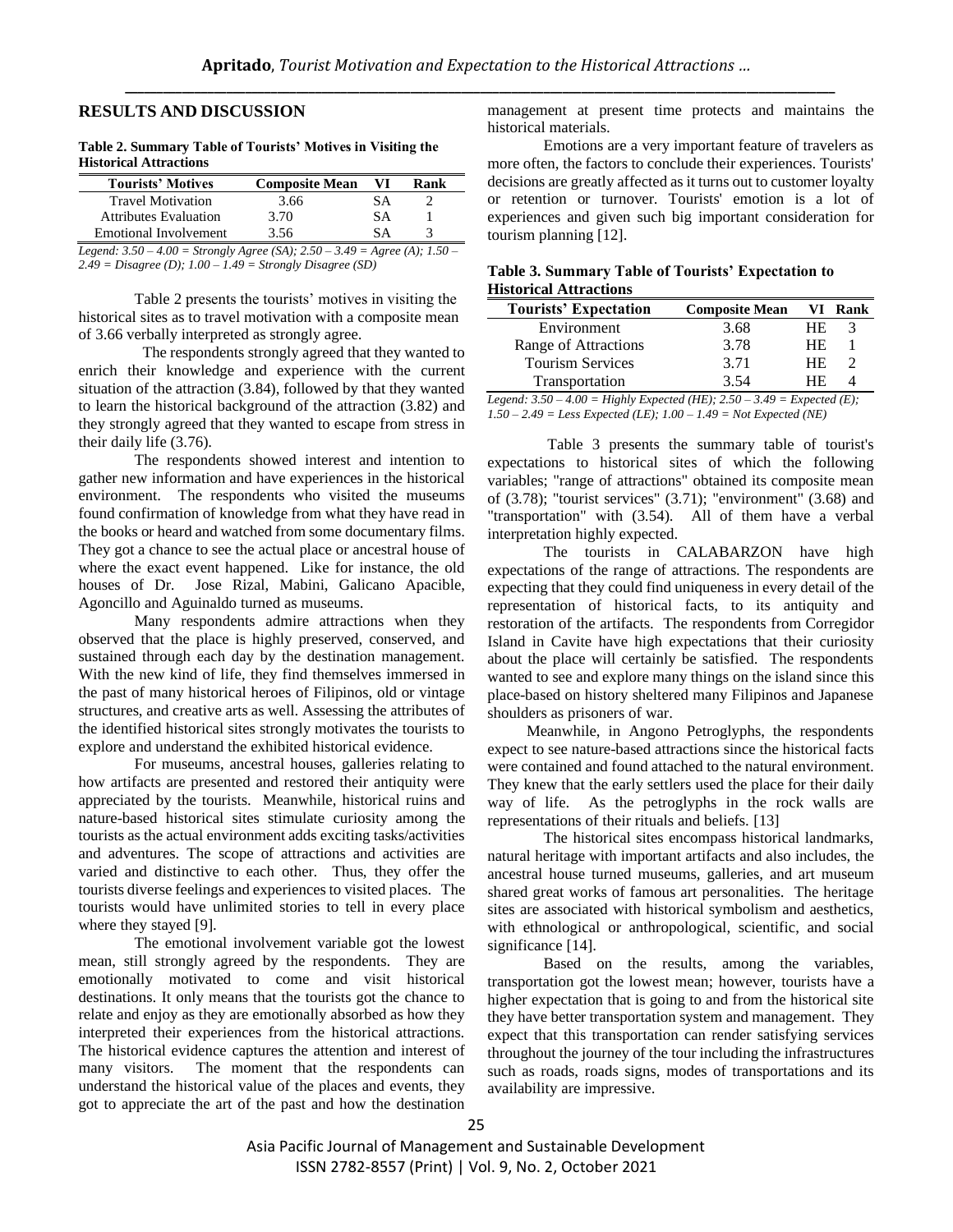This also explains that the majority of the respondents who travelled to different historical attractions in CALABARZON belong to an organized group that their transportation expenses are included in the total fee of their tour. Some of them were not able to experience the given indicators since they have service vehicles. They just based their responses on their observation and assumptions.

The transportation sector is essential in the tourism industry. Its functions and operation system plays a major role. The transportation services are pronounced as foremost components of the industry delivering and bridging the tourists to tourism service providers [9]

**Table 4 Difference in Responses on Motives and Expectations when Grouped according to Age**

| <b>Variables</b>                                                                                                                                                                                                                                                                                                                   | <b>F-value</b> | p-value | <b>Interpretation</b> |
|------------------------------------------------------------------------------------------------------------------------------------------------------------------------------------------------------------------------------------------------------------------------------------------------------------------------------------|----------------|---------|-----------------------|
| <b>Motives</b>                                                                                                                                                                                                                                                                                                                     |                |         |                       |
| <b>Travel Motivation</b>                                                                                                                                                                                                                                                                                                           | 0.352          | 0.788   | Not Significant       |
| <b>Attributes Evaluation</b>                                                                                                                                                                                                                                                                                                       | 0.309          | 0.819   | Not Significant       |
| <b>Emotional Involvement</b>                                                                                                                                                                                                                                                                                                       | 0.362          | 0.780   | Not Significant       |
| <b>Expectation</b>                                                                                                                                                                                                                                                                                                                 |                |         |                       |
| Environment                                                                                                                                                                                                                                                                                                                        | 2.464          | 0.062   | Not Significant       |
| Range of Attractions                                                                                                                                                                                                                                                                                                               | 0.395          | 0.757   | Not Significant       |
| <b>Tourism Services</b>                                                                                                                                                                                                                                                                                                            | 0.621          | 0.602   | Not Significant       |
| Transportation                                                                                                                                                                                                                                                                                                                     | 0.158          | 0.925   | Not Significant       |
| $\mathbf{I}$ $\mathbf{I}$ $\mathbf{C}$ $\mathbf{C}$ $\mathbf{C}$ $\mathbf{A}$ $\mathbf{C}$ $\mathbf{C}$ $\mathbf{A}$ $\mathbf{C}$ $\mathbf{C}$ $\mathbf{A}$ $\mathbf{C}$ $\mathbf{C}$ $\mathbf{C}$ $\mathbf{A}$ $\mathbf{C}$ $\mathbf{C}$ $\mathbf{C}$ $\mathbf{A}$ $\mathbf{C}$ $\mathbf{C}$ $\mathbf{C}$ $\mathbf{C}$ $\mathbf{$ |                |         |                       |

*Legend: Significant at p-value < 0.05*

 Table 4 presents the comparison of responses on motivation, expectation, and experience in visiting historical attractions when grouped according to age. It was observed that all computed p-values were greater than 0.05 alpha levels, thus the researcher failed to reject the null hypothesis. This means that no significant difference exists and implies that the responses do not vary across the respondents' age group.

Based on value judgment regardless of their age, the way how the respondents define, understand and experiences are similar in all cases on motivation, expectation, and experience as they visit the historical sites.

 Tourists' motivation and perceptions in historic attractions, monuments or buildings, museums, and galleries are the interest in experiencing the culture of the destination. They search for exposure to local behaviors and traditions, to different ways of life, or vestiges of a vanishing lifestyle.

 Based on some characteristics, tourists can be classified into relative groups that differ from others in purchasing behavior. Tourists' profiles relevant to characteristics emphasize the differences between the given groups. Meanwhile, other variables, apart from motivation, use the profile of consumers to assess the performance of the tourism industry. The demographics, activities, and attitude variables are imperative to understand the distinct characteristics of the tourists. These tourists' profiles are essential to include in the conduct of the study [15].

| Table 5. Difference in Responses on Motives and      |  |
|------------------------------------------------------|--|
| <b>Expectations when Grouped according to Gender</b> |  |

| <b>Variables</b>             | t-value | p-value | <b>Interpretation</b> |
|------------------------------|---------|---------|-----------------------|
| <b>Motives</b>               |         |         |                       |
| <b>Travel Motivation</b>     | 2.687   | 0.008   | Significant           |
| <b>Attributes Evaluation</b> | 2.581   | 0.010   | Significant           |
| <b>Emotional Involvement</b> | 1.742   | 0.082   | Not Significant       |
| <b>Expectation</b>           |         |         |                       |
| Environment                  | 1.451   | 0.148   | Not Significant       |
| Range of Attractions         | 0.766   | 0.444   | Not Significant       |
| <b>Tourism Services</b>      | 1.397   | 0.163   | Not Significant       |
| Transportation               | 0.821   | 0.412   | Not Significant       |

*Legend: Significant at p-value < 0.05*

 As seen from the result of Table 5, only travel motivation (p-value  $= 0.008$ ) and attributes evaluation (p-value  $= 0.010$ ) showed a significant difference in tourists' motives when grouped according to sex. This was observed since the obtained p-values were less than 0.05 alpha levels, thus a significant difference exists, and it was found out that female respondents have significantly higher positive motives on historical sites compared to males on the said component.

Visiting historical sites, most women are more attracted than men. They can also easily find time to travel and join in historical tours, unlike men, who would do a second thought of joining the said tour. In addition, men intend to have an active activity rather than sightseeing.

Gender plays a significant role in travel motivation. This is due to role conflict. Men have to allocate time between family and business, work and leisure. This is not the case with most women. However, when children are involved, they normally influence the parent's motivations and choices. In addition, gender will also determine the scope of leisure activities be made available at the destination [9].

**Table 6. Difference in Responses on Motives and Expectations when Grouped according to Employment Status**

| <b>Variables</b>             | <b>F-value</b> | p-value | Interpretation  |
|------------------------------|----------------|---------|-----------------|
| <b>Motives</b>               |                |         |                 |
| <b>Travel Motivation</b>     | 2.095          | 0.125   | Not Significant |
| <b>Attributes Evaluation</b> | 0.314          | 0.731   | Not Significant |
| <b>Emotional Involvement</b> | 1.841          | 0.160   | Not Significant |
| <b>Expectation</b>           |                |         |                 |
| Environment                  | 0.198          | 0.820   | Not Significant |
| Range of Attractions         | 0.423          | 0.655   | Not Significant |
| <b>Tourism Services</b>      | 4.186          | 0.016   | Significant     |
| Transportation               | 4.229          | 0.015   | Significant     |

*Legend: Significant at p-value < 0.05*

 Table 6 reveals that there was a significant difference observed in tourists' expectations on tourism services and transportation and level of experience with regards to learning and meaningful experience because the obtained p-values were less than 0.05 alpha levels. This means that the responses vary significantly and based on the post hoc test conducted, it was found out that employed respondents have a higher expectation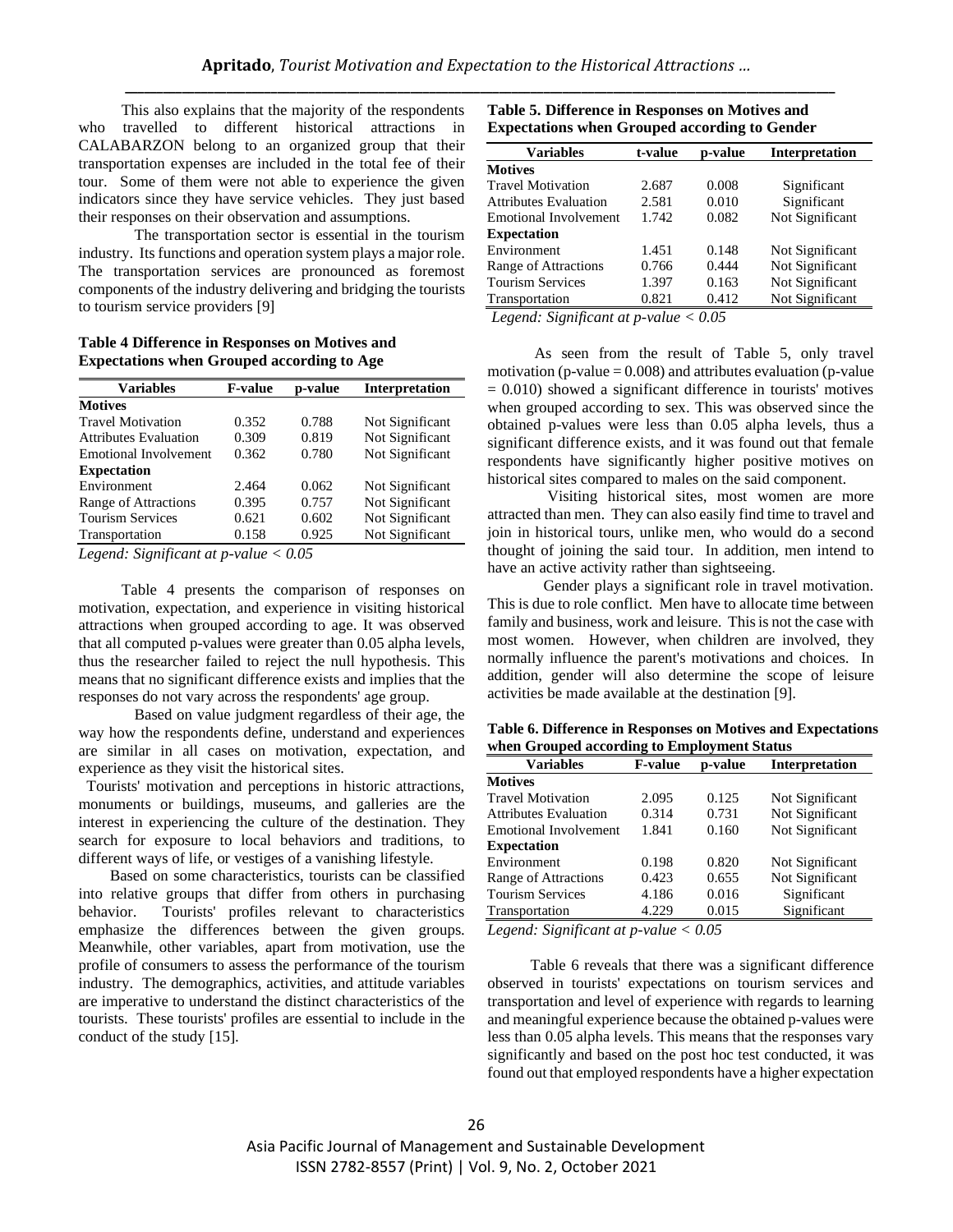as well as a positive experience in visiting historical sites compared to the others.

Those employed respondents have a higher expectation because of their money for joining the historical tour. They are willing to spend their money but they will make sure that their money will not be wasted and returned home frustrated from the tour. Moreover, those employed respondents have a positive experience as they were able to engage in the activities included in their historical tour. Travel is dependent on disposable income. An individual with no disposable income cannot afford to travel. Income will determine to spend for available leisure travel [9].

**Table 7. Difference in Responses on Motives and Expectations when Grouped according to Frequency of Visit**

| <b>Variables</b>             | <b>F-value</b> | p-value | <b>Interpretation</b> |
|------------------------------|----------------|---------|-----------------------|
| <b>Motives</b>               |                |         |                       |
| <b>Travel Motivation</b>     | 2.032          | 0.109   | Not Significant       |
| <b>Attributes Evaluation</b> | 1.589          | 0.192   | Not Significant       |
| <b>Emotional Involvement</b> | 0.541          | 0.654   | Not Significant       |
| <b>Expectation</b>           |                |         |                       |
| Environment                  | 5.380          | 0.001   | Significant           |
| Range of Attractions         | 2.340          | 0.073   | Not Significant       |
| <b>Tourism Services</b>      | 2.451          | 0.063   | Not Significant       |
| Transportation               | 1.524          | 0.208   | Not Significant       |
|                              |                |         |                       |

*Legend: Significant at p-value < 0.05*

 Table 7 indicates that there was significant difference observed on tourists' expectation with regards to environment  $(p-value = 0.001)$ ; level of experience as to learning (p-value)  $= 0.041$ , meaningful experience (p-value  $= 0.026$ ) and enjoyment (p-value  $= 0.005$ ) since the resulted p-values were less than 0.05 alpha levels. The result indicates that the responses differ significantly and from the post hoc test, it was concluded that those who visited the site more than 3 times have a significantly higher expectation and experienced more on the above components.

Those who visited the attraction more than three times are more observant of some details within the site. They are looking for some improvement or expecting that there are some modifications made every time they return. The quality of their visit turned unsatisfying as they saw the site just the same from the first time, they visited the place.

Travellers' expectations and experience preferences will determine the content and activities while at the destination. As much as possible, these activities must encourage maximum participation of the travelers and as much as possible that these activities are unique and distinct from the previous one [9].

Table 8 presents the comparison of responses on motivation, expectation, and experience in visiting historical sites when grouped according to the type of tourist. It was observed that all computed p-values were greater than 0.05 alpha levels, thus, the researcher failed to reject the null hypothesis. This means that there was no significant difference and implies that the responses do not vary across the respondents' type of tourist group.

|  | Table 8 Difference in Responses on Motives and               |  |  |  |
|--|--------------------------------------------------------------|--|--|--|
|  | <b>Expectation when Grouped according to Type of Tourist</b> |  |  |  |

| <b>Variables</b>             | t-value | p-value | <b>Interpretation</b> |
|------------------------------|---------|---------|-----------------------|
| <b>Motives</b>               |         |         |                       |
| <b>Travel Motivation</b>     | 1.037   | 0.301   | Not Significant       |
| <b>Attributes Evaluation</b> | 0.148   | 0.883   | Not Significant       |
| <b>Emotional Involvement</b> | 0.681   | 0.496   | Not Significant       |
| <b>Expectation</b>           |         |         |                       |
| Environment                  | 0.205   | 0.838   | Not Significant       |
| Range of Attractions         | 0.757   | 0.450   | Not Significant       |
| <b>Tourism Services</b>      | 0.742   | 0.459   | Not Significant       |
| Transportation               | 0.953   | 0.341   | Not Significant       |

*Legend: Significant at p-value < 0.05*

The local and foreign tourists have similar value judgments to the historical attractions. They both obtained the same knowledge and experience; this includes the place's history or life story, or maybe experiencing the local food and drink and even buying of the native / local product. People travel for different motives on different occasions, and that several world and Philippine destinations provide a variety of travel experiences that suits a wide range of travelers. It is best to consider each trip motivator individually and seek a link with a suitable destination that best meets the traveller's motivator/s [9].

**Table 9. Difference in Responses on Motives, Expectation, and Experience when Grouped according to Travel Party**

| <b>Variables</b><br><b>F-value</b> |       | p-value | <b>Interpretation</b> |
|------------------------------------|-------|---------|-----------------------|
| <b>Motives</b>                     |       |         |                       |
| <b>Travel Motivation</b>           | 6.908 | 0.001   | Significant           |
| <b>Attributes Evaluation</b>       | 0.011 | 0.990   | Not Significant       |
| Emotional Involvement              | 2.383 | 0.094   | Not Significant       |
| <b>Expectation</b>                 |       |         |                       |
| Environment                        | 0.502 | 0.606   | Not Significant       |
| Range of Attractions               | 0.510 | 0.601   | Not Significant       |
| <b>Tourism Services</b>            | 1.239 | 0.291   | Not Significant       |
| Transportation                     | 4.899 | 0.008   | Significant           |

*Legend: Significant at p-value < 0.05*

As seen from the table, 9 the responses vary significantly on travel motivation  $(0.001)$ ; transportation (0.008), and enjoyment (0.012) because the computed p-values were less than the alpha level. Based on the post hoc test, it was revealed that those who joined an organized group have higher motivation on travel motivation; while those who travelled with family have a higher expectation and at the same time have greater experience in visiting historical sites.

Before the tour, the participants are already set that they will have a meaningful experience. Also, added to their excitement they will travel together with their friends. Therefore, the motivation it will be to join the tour is heightened. The potential travel motivations are long ones and include a diversity of needs from enthusiasm and drive to selfdevelopment and personal growth [16].

Respondents who travelled together with their families have a higher expectation about transportation. Meanwhile, on their way to the historical attraction, family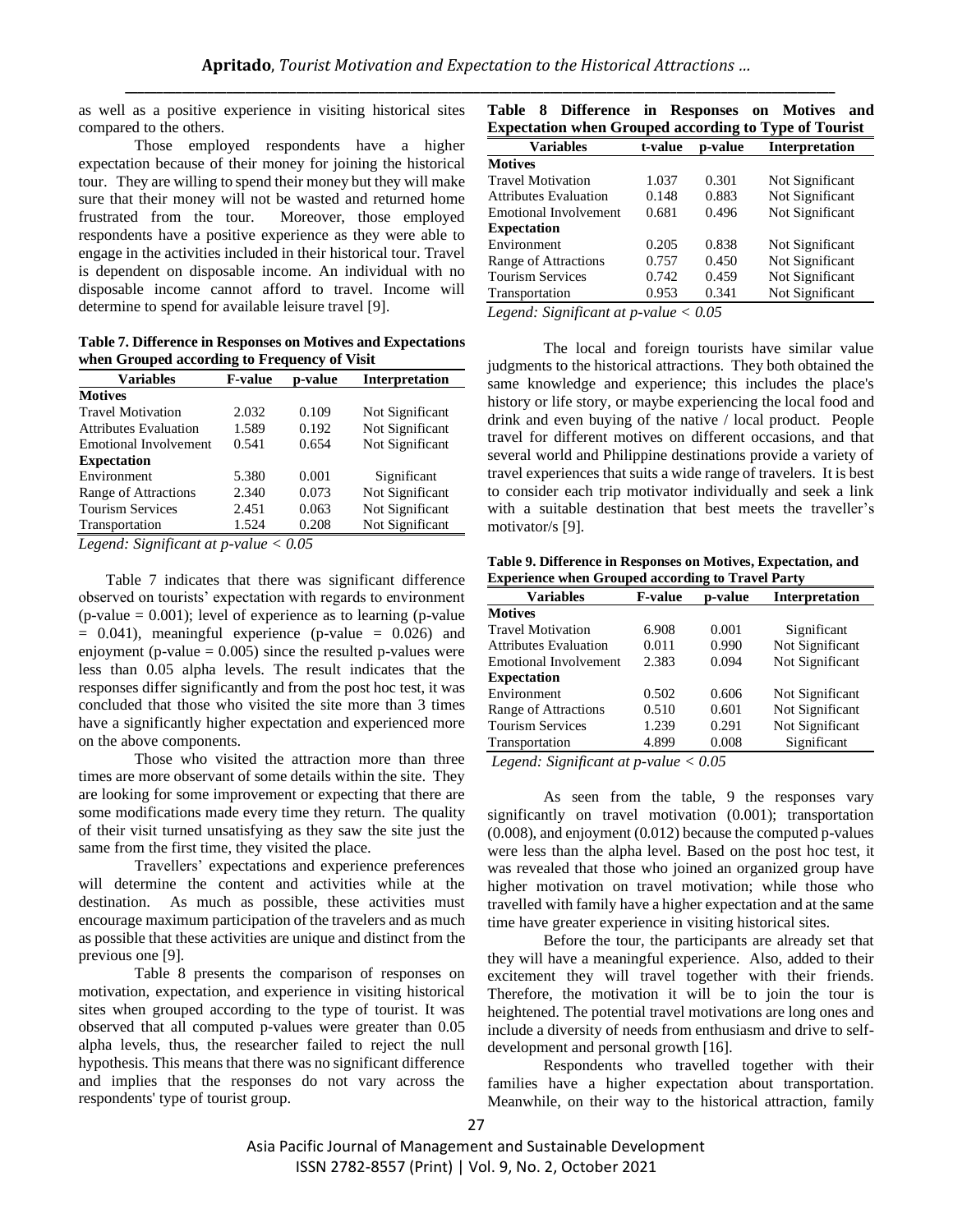bonding starts already inside the car. They sing and laugh together, share so much talk with the whole family until they reach the site and finish the tour. Those connections obtain so much enjoyment. Family travel arrangements are associated with the life stages of the family. The presence of young children tends to reduce the number of trips taken, as the children mature; however, families increase their travel activities [16].

#### **Table 10. Difference in Responses on Motives and Expectation when Grouped according to Location**

| <b>Variables</b>             | <b>F-value</b> | p-value |                           |
|------------------------------|----------------|---------|---------------------------|
| <b>Motives</b>               |                |         |                           |
| <b>Travel Motivation</b>     | 10.973         | 0.000   | <b>Highly Significant</b> |
| <b>Attributes Evaluation</b> | 4.137          | 0.003   | Significant               |
| Emotional Involvement        | 2.005          | 0.093   | Not Significant           |
| <b>Expectation</b>           |                |         |                           |
| Environment                  | 10.020         | 0.000   | <b>Highly Significant</b> |
| Range of Attractions         | 8.999          | 0.000   | <b>Highly Significant</b> |
| <b>Tourism Services</b>      | 11.447         | 0.000   | <b>Highly Significant</b> |
| Transportation               | 18.991         | 0.000   | <b>Highly Significant</b> |

*Legend: Significant at p-value < 0.05*

 It can be gleaned from Table 10 that all computed pvalues were less than 0.05 alpha levels, thus the null hypothesis is rejected. This means that the responses vary statistically and based on the post hoc test conducted, tourists from Batangas have greater motives on travel motivation, while Cavite tourists have greater motives on attributes evaluation and emotional involvement; Cavite tourists have greater expectations with regard to the environment and transportation while Rizal is on a range of attractions and tourism services; and on level of experience, Cavite tourists have greater experience on learning, Laguna on emotional experience and Rizal on meaningful experience and enjoyment.

The respondents from Batangas have higher travel motivation traveling the historical attractions. The historical sites are museums/shrines and ancestral houses of prominent leaders of the past. The beautiful sceneries of the province are a motivator; sightseeing with spots is considered a tourist activity. Whereas the respondents from Cavite focus their motivation on the attributes of the historical site so, with that, they are emotionally involved as well. They expect that historical sites are highly valued and well interpreted.

The motivation to travel comes from the need to know, experience, and participate in the activities of tourism. The more these experiences satisfy tourists, the more the tourist industry's productivity, quality, and services will improve [17].

The respondents from Cavite have significantly higher expectations of the environment and transportation. Many of the respondents knew about the traffic congestion in every street of Cavite. Meanwhile, the respondents from Rizal have expectations on the range of attractions that there will be a variety of historical and cultural attractions and other cultural events.

The management of the cultural attractions based on their viewpoint and objectives may agree to satisfy the expectations of some particular categories of visitors. The expectations on tourists' services, products, transportation system, safety, and security measures; including the environmental scope and the general content of the attractions are often related to the reputation of the destination; several widely relevant factors are generic or common to all cultural attraction [16].

Based on the results, the respondents from Cavite obtained higher experienced exploring and have in-depth learning about the historical sites. Meanwhile, the respondents in Laguna were able to connect themselves to the historical sites. The respondents can easily relate themselves to the attraction since this is a well-known and National Hero of the country Dr. Jose P. Rizal. Lastly, the respondents from Rizal have obtained learning and understand the significance of the place since this is the famous and one rare historical site of petroglyphs in the country.

On every travel, tourists intend to collect beautiful memories. This meaning experience allows it to happen. The historical heritage provides an authentic experience which may relate to appreciating the way of life of the part and how it is being valued today; admire the uniqueness of human creations in arts, architecture and experience aspirations from the heroes who serve the country and die for the country [12].

|  | Table 11. Proposed Management and Innovations of Historical Attractions |  |  |
|--|-------------------------------------------------------------------------|--|--|
|  |                                                                         |  |  |

| <b>KRA/Objectives</b>                                                                                            | <b>Strategies</b>                                                                                                                                                                                      | <b>Outcome</b>                                                                                                                                              |
|------------------------------------------------------------------------------------------------------------------|--------------------------------------------------------------------------------------------------------------------------------------------------------------------------------------------------------|-------------------------------------------------------------------------------------------------------------------------------------------------------------|
| <b>Tourists' Motives</b><br><b>Travel Motivation</b><br>to integrate family-<br>$\bullet$<br>oriented activities | <b>Management:</b><br>Add family recreational<br>learning facilities<br>Collect more relevant artifacts<br>Improve exhibit area by<br>$\bullet$<br>sectioning depending on the<br>types of collections | The historical place became a<br>$\bullet$<br>family-oriented environment<br>The activity gets higher interest<br>$\bullet$<br>among family and younger age |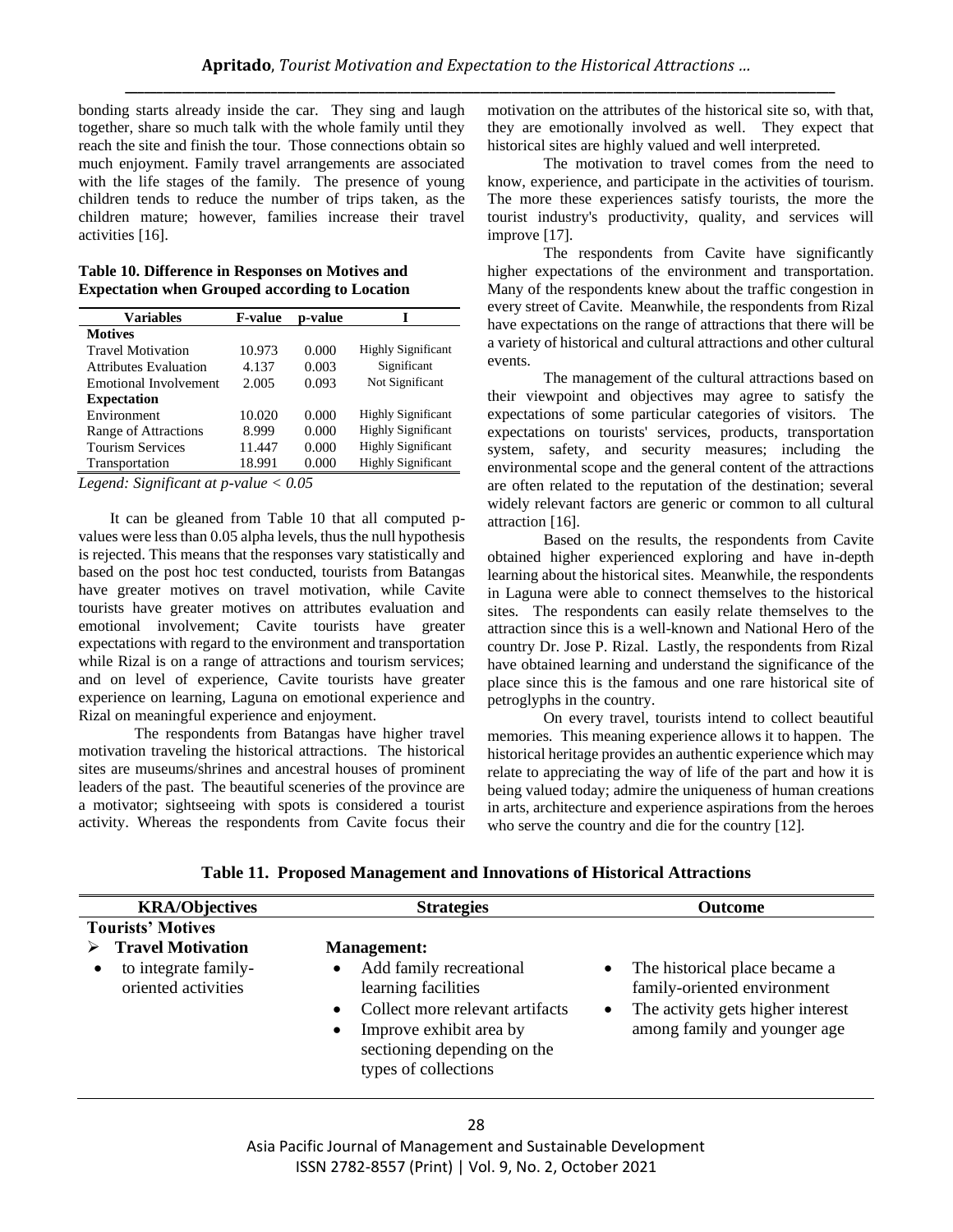|                                                                                                                                                       | <b>Innovation:</b><br>Incorporate activities using<br>$\bullet$<br>technologies<br>Come up with virtual exhibit of<br>$\bullet$<br>their gadget                                                                                                                            | The historical attraction gets an<br>$\bullet$<br>impression of being the<br>technologically innovative<br>historical attraction                                                                                                       |
|-------------------------------------------------------------------------------------------------------------------------------------------------------|----------------------------------------------------------------------------------------------------------------------------------------------------------------------------------------------------------------------------------------------------------------------------|----------------------------------------------------------------------------------------------------------------------------------------------------------------------------------------------------------------------------------------|
| <b>Emotional Involvement</b><br>to have a photo studio or<br>provide photographic view<br>for photo opportunity<br>being with the historical<br>items | <b>Management:</b><br>Activate social media accounts<br>for taking massive marketing<br>opportunity                                                                                                                                                                        | The attraction has a farther and<br>$\bullet$<br>larger scope of audiences via<br>social media<br>Data back information of the<br>attractions became researchable                                                                      |
|                                                                                                                                                       | <b>Innovation:</b><br>This offers a selfie/groupie<br>solution to museums and tourist<br>attractions wanting to offer<br>panoramic selfie images to<br>their visitors.                                                                                                     | The visitors posted their photos<br>on his/her social media account<br>sharing                                                                                                                                                         |
| <b>Tourists' Expectation</b>                                                                                                                          |                                                                                                                                                                                                                                                                            |                                                                                                                                                                                                                                        |
| Transportation<br>➤<br>to conceptualize local<br>$\bullet$<br>transport at a reasonable<br>price                                                      | <b>Management:</b><br>Adopt personalized<br>transportation for destination<br>branding<br>e.g. colorful with decorative<br>minibus<br>Collaborate with the travel<br>operators and local<br>municipality for the<br>improvement to transportation<br>system and facilities | The attractions obtained greater<br>appreciation from the tourists<br>The historical attractions<br>established collaborative effort<br>among the stakeholders<br>The attractions contributed to the<br>improvement of local transport |
|                                                                                                                                                       | <b>Innovation:</b><br>Let the tourist use local<br>transport within the site as the<br>additional highlight of their<br>historical tour                                                                                                                                    | The attractions generated<br>$\bullet$<br>additional revenue<br>The attractions generated jobs for<br>the locals                                                                                                                       |

# **CONCLUSIONS AND RECOMMENDATIONS**

The majority of the respondents were at the age of 18-26 years old, female students who visited once the historical site; they are local tourists and part of the organized group. Respondents were motivated to visit historical attractions; they have high expectations of its environment, range of attraction, tourism services, and transportation; There was a significant difference observed in motives and expectation when grouped according to profile variables. Finally, the significant difference in responses according to the location was noted almost on all given context of tourists' expectation while on tourists' motives, the difference appeared on travel motivation and attributes evaluation. The researcher was able to propose management and innovation of historical attractions.

This study is only limited to the CALABARZON region, and other researchers may explore other regions of the country for better generalizability of the findings of the study. Future researcher/s may conduct similar studies focusing on museums' innovation using different variables, such as open innovation, social enterprise, and social innovation perspectives.